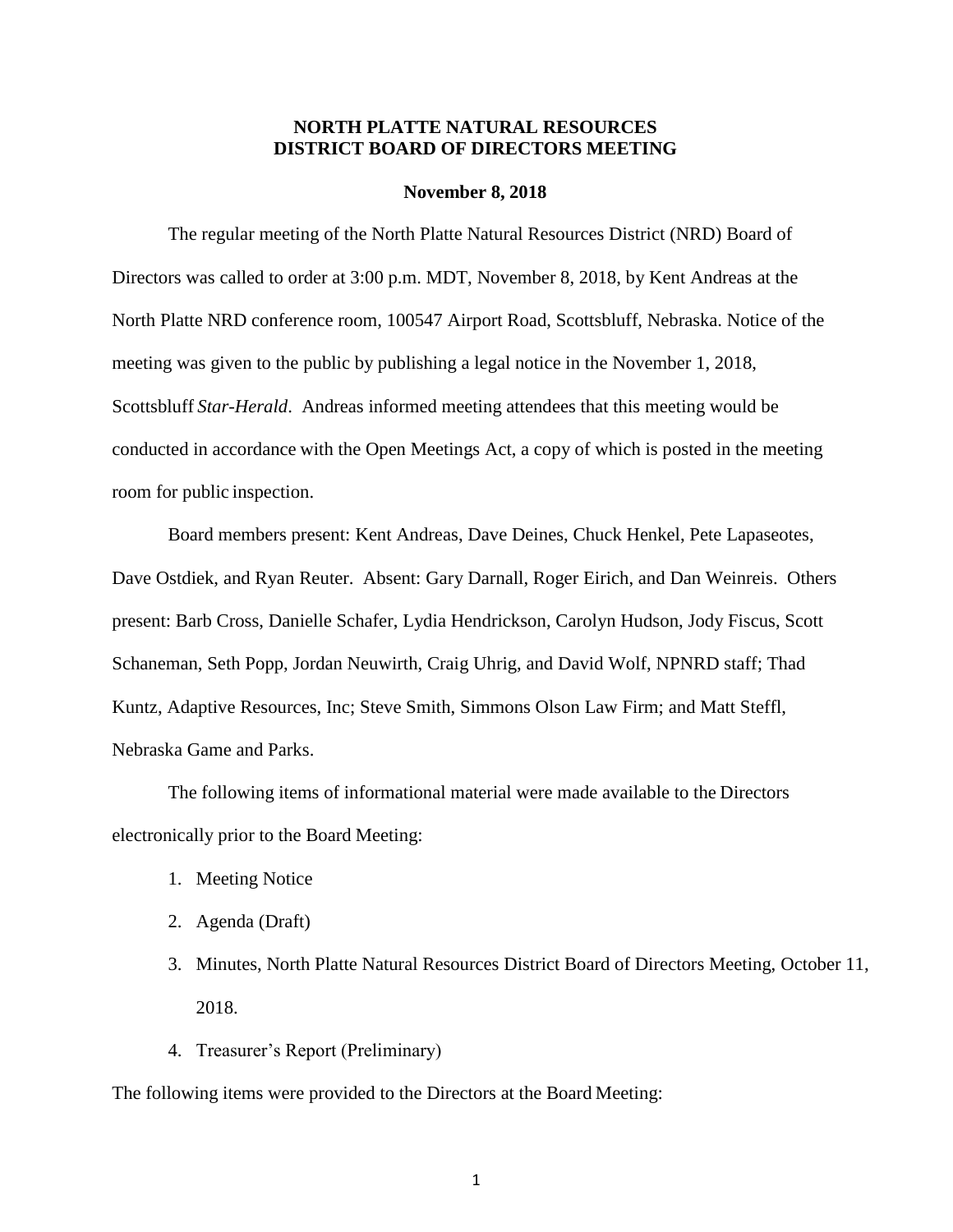- 1. Agenda
- 2. Minutes, North Platte Natural Resources District, Board of Directors Meeting, October 11, 2018.
- 3. Treasurer's Report
- 4. Manager's Report
- 5. Well Nitrate Graphs 2018
- 6. PowerPoint Presentation, Western Water Use Management Modeling, Hydrogeology of Western Nebraska Project Completion, and Current Modeling Update, Extension, Recalibration by Thad Kuntz, P.G.
- 7. PowerPoint Presentation, Western Water Use Management Modeling, Joint Water Sustainability Fund Grant Application for the next WWUMM Update, by Thad Kuntz, P.G.
- 8. Update on Greener Gardens Greenhouse Energy Production Reports, Generated by Barb Cross.
- 9. Information Flyer, regarding Science on Screen, December 6, 2018, 12:30 pm, Midwest Theater, "*Feeding A Growing World"* student matinee.

#### **3. Approval of Minutes of Previous Meeting**

The Board reviewed the minutes of the October 11, 2018, regular Board meeting. Moved

by Henkel, seconded by Ostdiek, to approve the minutes of the October 11, 2018 regular Board

## meeting. Motion passed.

### Ayes: Andreas, Deines, Henkel, Lapaseotes, Ostdiek, Reuter,

Nay: None

Abstain: None

Absent: Darnall, Eirich, Weinreis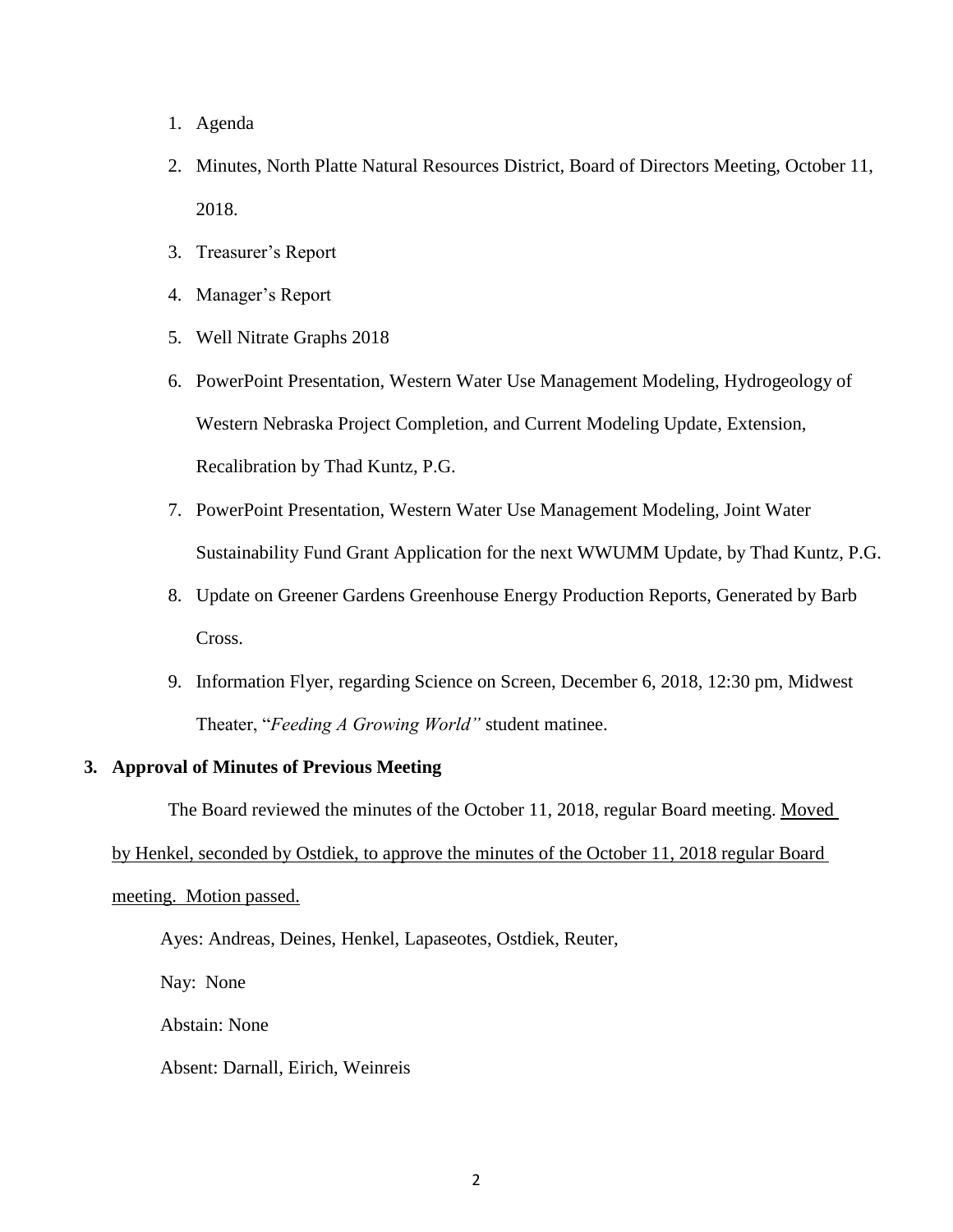### **4. Treasurer's Report and Accounts Payable**

Dave Ostdiek reviewed the Treasurer's report with the Board. Moved by Deines,

#### seconded by Reuter, to accept the Treasurer's report and pay the bills as listed. Motion passed.

Ayes: Andreas, Deines, Henkel, Lapaseotes, Ostdiek, Reuter,

Nay: None Abstain: None Absent: Darnall, Eirich, Weinreis

#### **5. Comments from the Public**

There were no comments from the public.

#### **6. Manager's Report**

Barb Cross reported the administrative staff are considering modifying our Payroll and Accounting System in order to save costs and streamline process. Danielle Schafer, John Berge, and herself will be meeting with Dave Ostdiek who sits on the risk pool committee for NARD to discuss the astronomical cost of our health plans and discuss ways that staff might approach the committee with recommendations to improve the situation.

The next stakeholder meeting of the Integrated Management Planning Process will be held on November 15 at our office. Berge and Cross will participate in an IMP Writing Workshop with DNR on December 4. The District will be moving forward with providing drafts of the Basin Wide Plan to the Board in the early part of next week.

Berge met with Rick Preston of GFL and Dennis Strauch of Pathfinder to discuss a proposal that they intend to take to the NSIA Board on raising money for water infrastructure needs statewide through a \$20 per taxpayer fee. The District has submitted an amended request to DNR for reimbursement of the EPIC lease contract #1070 and are awaiting word on its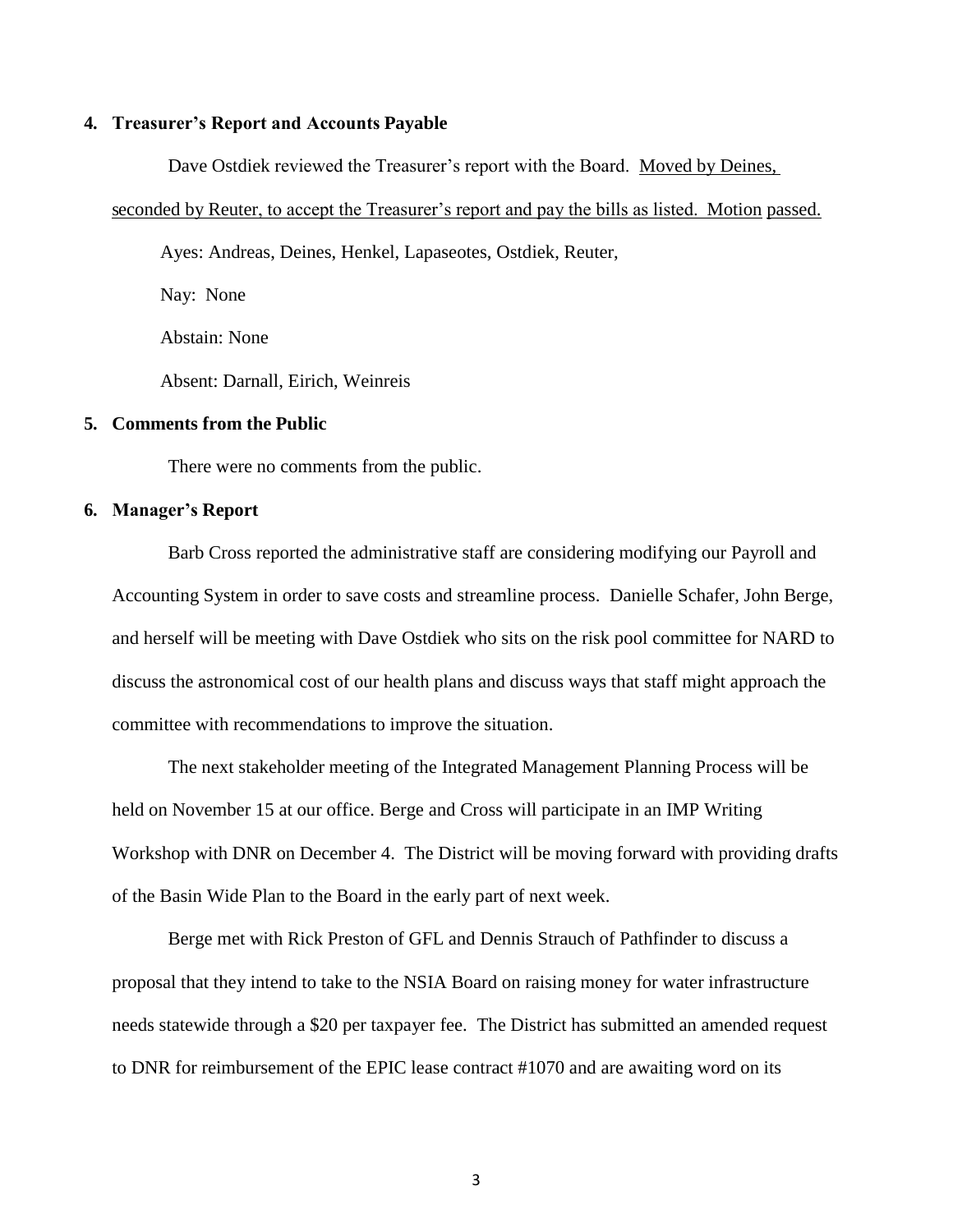processing. They also have a path forward in finalizing the reimbursement request under #1023 for several surface water lease projects.

Berge participated in a University of the Arctic Climate Resiliency Workshop in Alaska last month. University of the Arctic is a consortium of colleges and universities around the country that work on climate issues. The NRD hosted an annual bean day and food donation day on October 30 and donated more than 7,000 pounds of food to the local food bank and the Cat Pack Program. Berge spoke to the Scotts Bluff County Lions Club October 31 to discuss ongoing programs at the NRD and participated in the Nebraska Water Center Advisory Board Meeting last week.

Berge will be speaking to the annual meeting of the Colorado Ag Water Association on December 12. Dave Wolf and Berge will be attending the NWRA/NSIA joint conference on November 19 in Kearney.

The rest of the managers report was submitted in the Board packet.

#### **7. Nitrate Levels Presentation**

Carolyn Hudson provided a report on the nitrate levels across the District. She highlighted wells in the Lisco, Oshkosh, Lewellen area; Sheep Creek; and Pumpkin Creek. She exhibited problem areas and some areas that were doing well.

# **8. Presentation on the Western Water Use Management Model/Hydrogeology of Western Nebraska Project**

Thad Kuntz updated the Board on the Hydrogeology of Western Nebraska Project. The project took old gas and oil logs and incorporated them into the Western Water Use Management Model (WWUMM). Kuntz stated that the project changed how we perceived the Brule formations by

4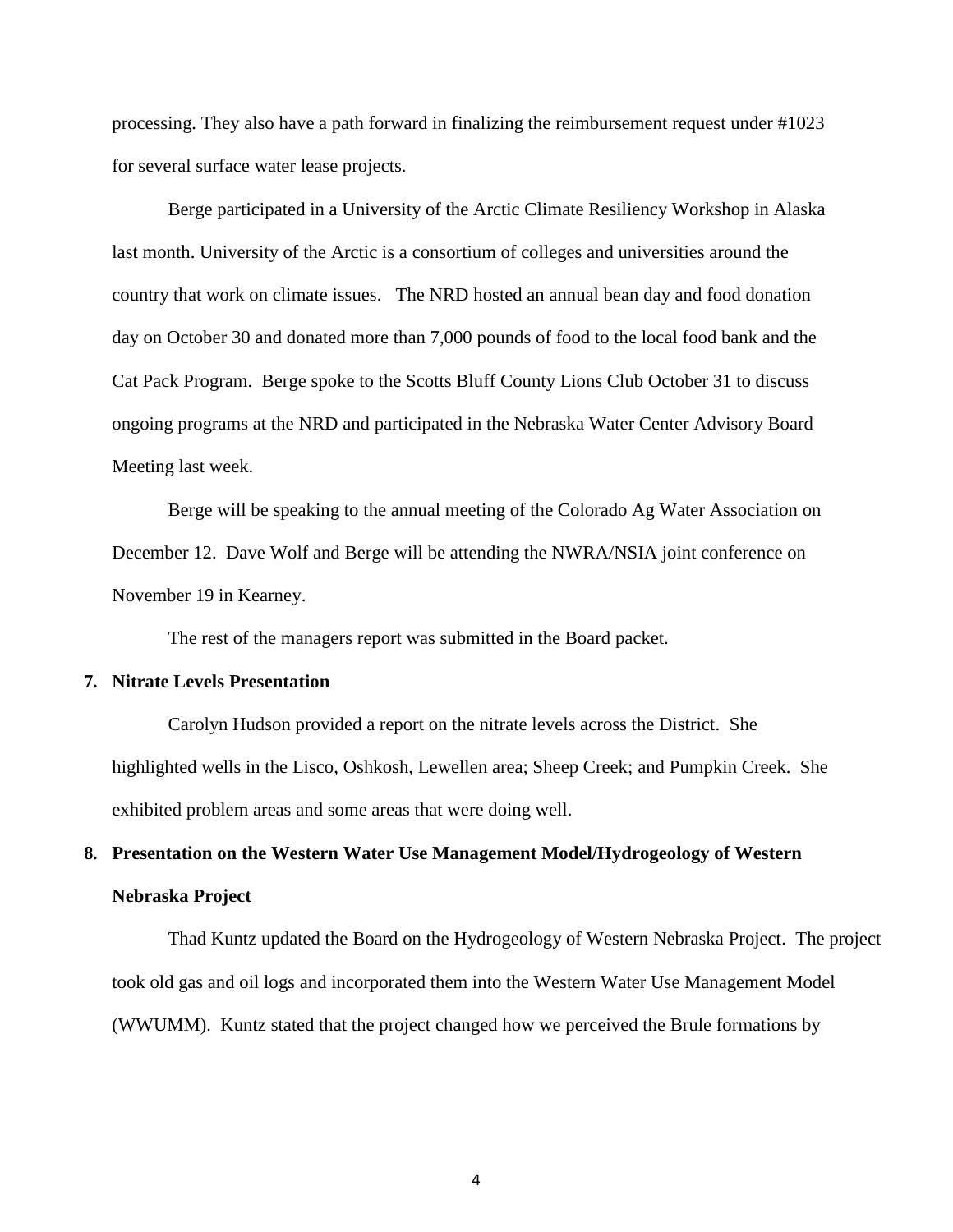providing more information on where the fractures were. It will help the model give a more accurate analysis for future inquires and water management questions.

Kuntz also provided an update on the WWUMM. They will be adding in the laterals and will update the data to 2016.

# **9. Presentation on the Joint Water Sustainability Fund (NPNRD/SPNRD) Grant Application for the Next Western Water Use Management Model Update**

Kuntz presented on a proposal for a joint Water Sustainability grant to help with the next model update. Some of the needs that could be addressed with the grant are: reevaluate some of the cells in Pumpkin Creek and Lodgepole Creek, because the model seems to be inaccurately calculating the flows, change grid sizes, layering grids, and others.

#### **10. Presentation on Energy Costs of the Greener Garden Greenhouse**

Cross reported the energy outputs and costs for the Greener Garden Greenhouse. She provided a report for each day. She said there were some initial problems with the solar panel, and that explains some of the holes in the report. It will be interesting to see the energy use as the weather gets colder. She will keep the board updated.

#### **11. Consideration of "Science on the Screen" Sponsorship**

Cross reported the NRD will be involved in two panel discussions with the "Science on the Screen" program at the Midwest Theater. The topics will be water sustainability and food scarcity. The programs will run in December of 2018 and April of 2019. The program targets middle school aged kids. They are looking for sponsorships to help with the costs of the programs. Motion by Henkel, seconded by Ostdiek, to sponsor the "Science on the Screen" program at the \$600 level. Motion passed.

Ayes: Andreas, Deines, Henkel, Lapaseotes, Ostdiek, Reuter,